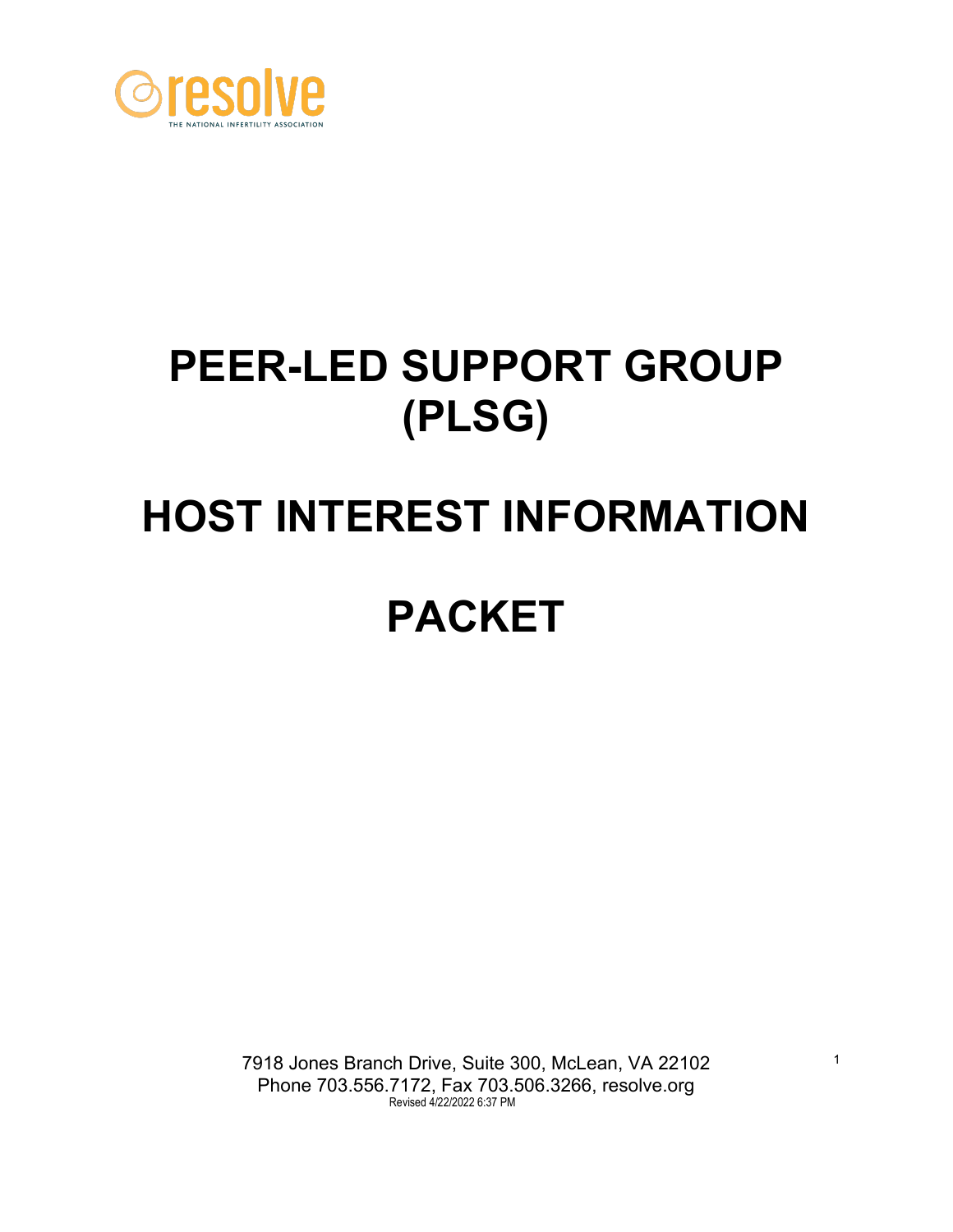

#### **RESOLVE: The National Infertility Association Peer-led Support Group Host Information Packet**

## **Table of Contents**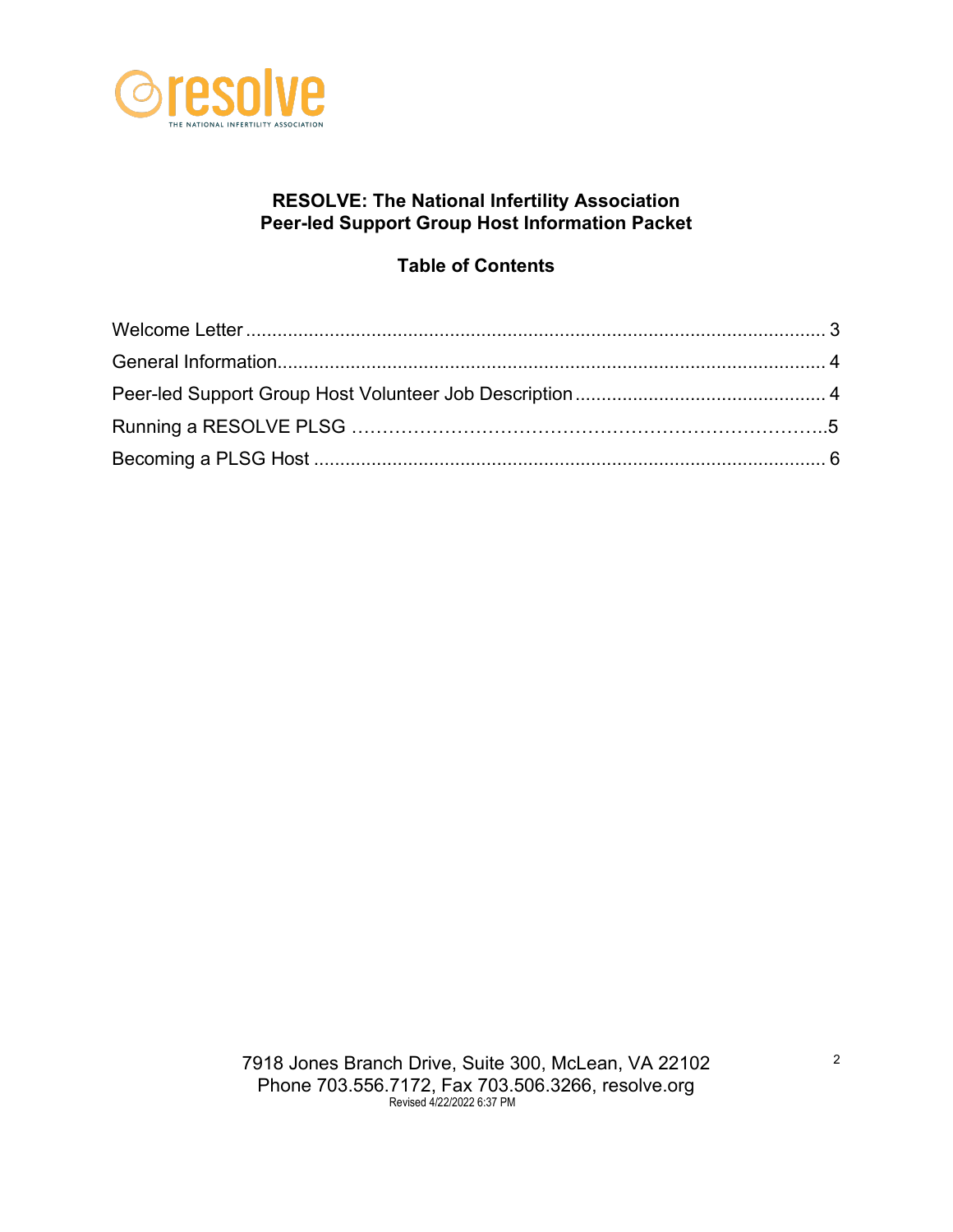

Dear Prospective Peer-led Support Group Host,

Thank you for offering your time and support to RESOLVE: The National Infertility Association by volunteering to serve as a peer-led support group host.

As a non-profit organization, we depend upon volunteers like you to provide programs and services to women and men struggling to build their families. Peer-led support groups (PLSG) are a critical component of the services we offer. When an individual joins a support group it is often the first time they make a public acknowledgment of their infertility, so your support is critical in assuring participants that they are not alone, and that help is available.

This interest packet was developed to provide you with information we feel is vital to consider when making the decision to host a peer support group. Please review this information thoroughly and complete the Host Volunteer Interest Form and/or contact us with any questions you have at supportgroups@resolve.org.

Once again, thank you for volunteering to represent RESOLVE as a peer-led support group host. We appreciate your support!

Sincerely,

Barbara Collura President/CEO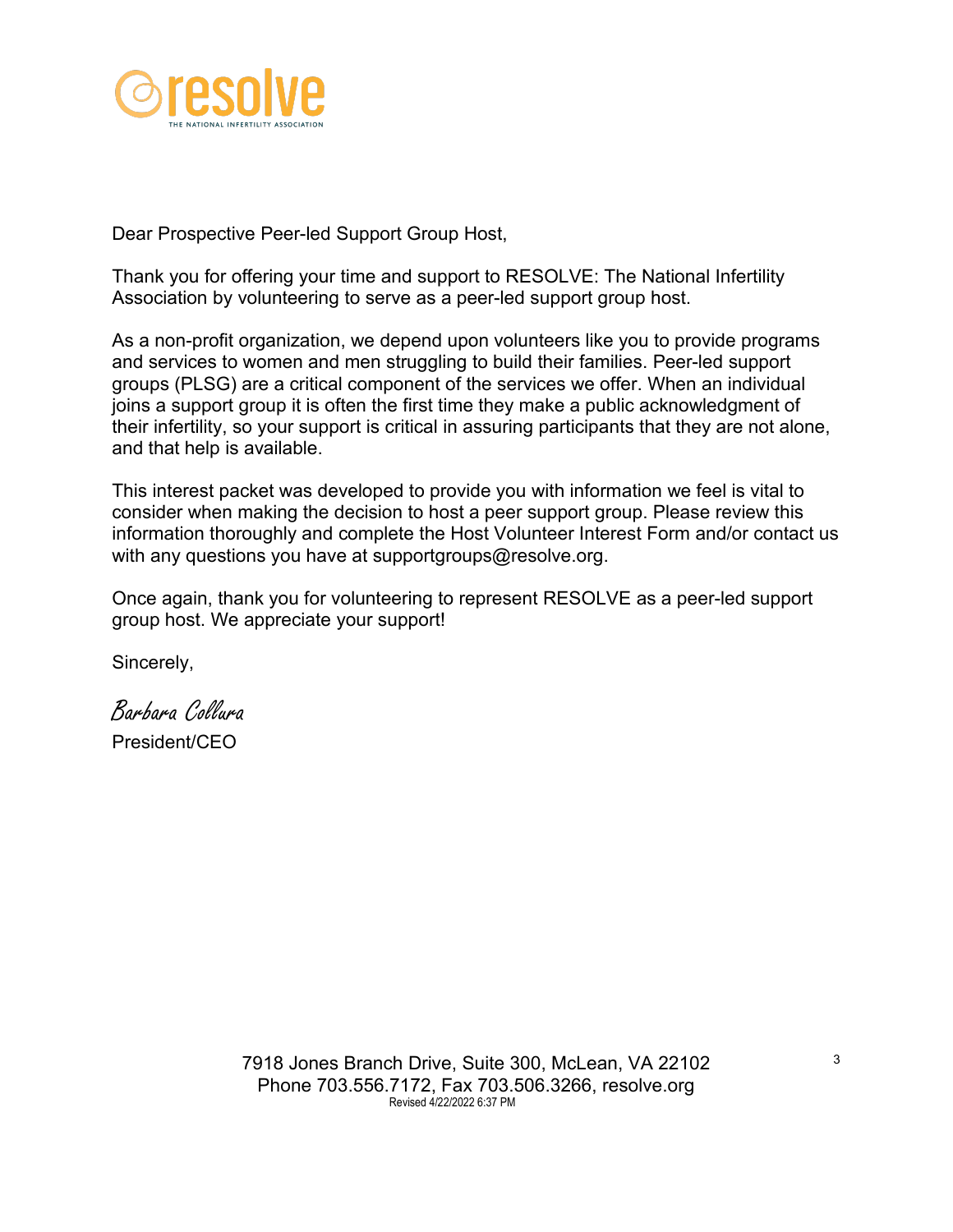

#### **RESOLVE Peer-Led Support Groups**

#### **General Information**

RESOLVE Peer-led Support Groups (PLSG) provide women and men with infertility with opportunities to meet others who are experiencing similar challenges in building their family, form friendships, build a support system, and gather information and knowledge. In all their many forms, PLSGs provide powerful physical and mental health benefits. In policy and practice, there are no barriers to participation in RESOLVE groups or activities based on race, religion, sex, or age.

#### **Peer-led Support Group Host Volunteer Job Description**

The PLSG host is responsible for managing his or her individual PLSG, including providing a welcoming and safe environment, facilitating discussion among the group members, and completing administrative tasks such as communicating with the group members, other RESOLVE volunteers, and the RESOLVE staff.

#### **Responsibilities:**

- Arranges a suitable meeting place for the group
- Develops and maintains the schedule of PLSG meetings for his/her particular group
- Provides contact information, meeting time, as well as any special details pertaining to the group to the local volunteer contact (this will vary depending on your area)
- Leads the group meetings following the RESOLVE guidelines outlined in the Host Manual (provided to new hosts following the application process)
- Creates a respectful and safe environment in which group members feel comfortable sharing
- Maintains the privacy of the group members
- Selects appropriate topics for discussion at meetings and makes sure that all attendees have equal opportunity for input
- Updates the members regularly with information about RESOLVE volunteer opportunities, upcoming programs (events, conferences, webinars, etc.), and other important issues (advocacy, fundraising, media opportunities)
- Maintains a roster of attendees and openings, and keeps the appropriate local volunteer contact apprised of any changes in group membership
- Communicates with group members about upcoming meetings and changes
- Submits meeting report summary following each meeting. Monthly reports should be submitted no more than 30 days following the meeting

7918 Jones Branch Drive, Suite 300, McLean, VA 22102 Phone 703.556.7172, Fax 703.506.3266, resolve.orgRevised 4/22/2022 6:37 PM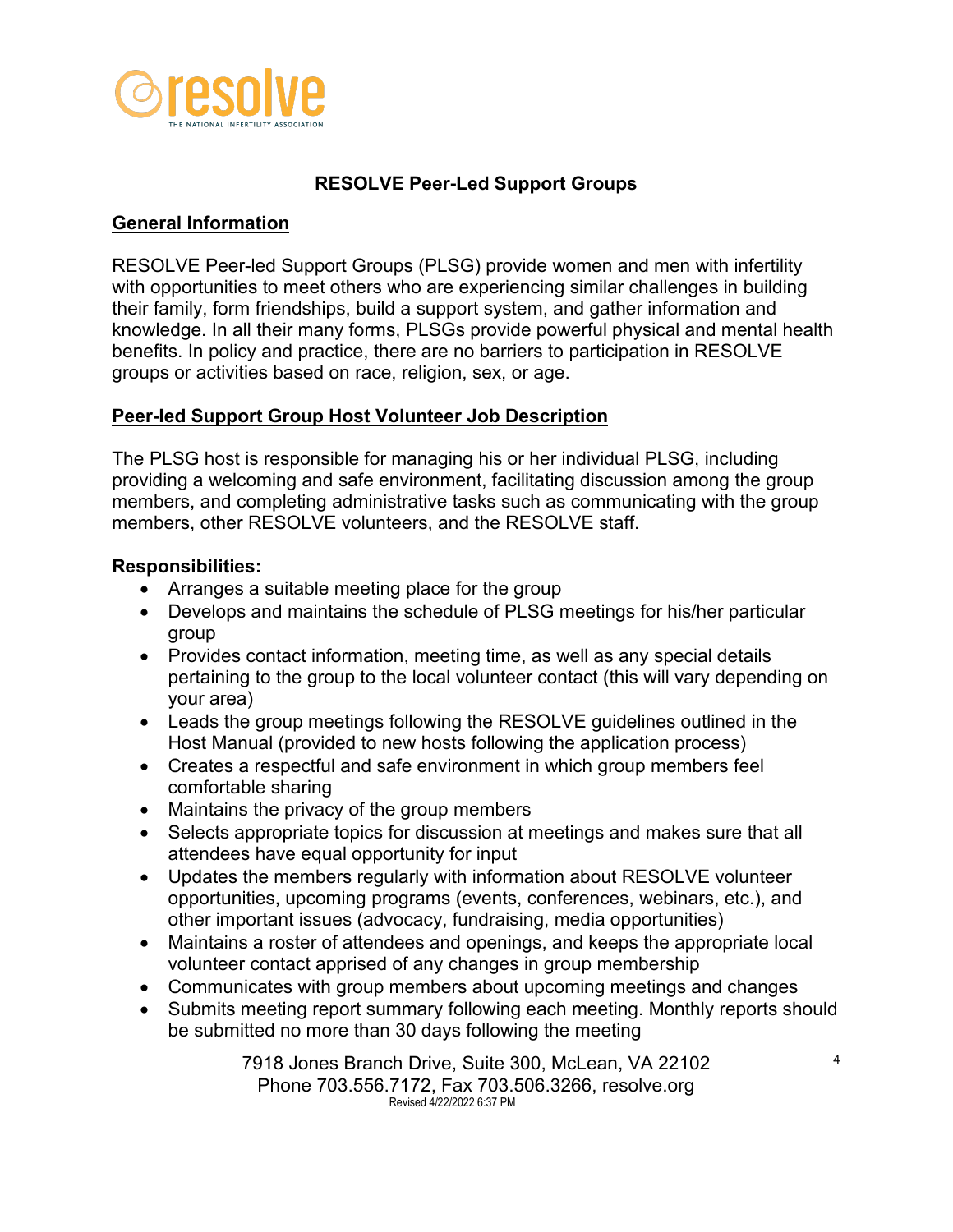

- Accepts calls or emails from prospective PLSG members, and, if there is an opening in the group, invites them to join the next meeting. If there are no openings the host should refer the prospective members to other PLSG leaders in the area or to the local volunteer contact
- Informs RESOLVE staff of any problems that may occur within the group, or with any individual member
- Determines, with appropriate input from the group, a procedure for the event that one or more group members become pregnant
- Helps to promote public awareness of the local RESOLVE programs and services to both the general community and fertility service providers with whom they come in contact

### **Running a RESOLVE Peer-led Support Group**

**Positive Aspects of Peer-led Support Groups:** PLSGs have many strengths,

including the following:

- PLSGs are an excellent alternative for individuals experiencing infertility but who do not feel comfortable seeking professional support for the challenges of family building. These individuals benefit by seeking interaction and support from their peers
- Some areas of the country have very few professionals who are knowledgeable about the emotional issues surrounding the challenges of family building including fertility treatments, adoption, and the decision to remain childfree/childless. In these areas, a RESOLVE PLSG is an excellent option
- PLSG participants often develop close bonds of friendship that last for many years
- PLSGs are less structured than professionally-led groups in terms of attendance and group boundaries
- Participation is free
- PLSGs can be a complement to one-on-one counseling from a professional therapist.

**Challenges That Can Arise with a PLSG:** A PLSG may have dynamics that can be challenging for an inexperienced facilitator. These include:

- Individual members may attempt to dominate group meetings and be excessively needy, thereby dominating meeting time and group energy
- Group members may not be able to address the needs of certain individual members due to previous life experiences, an unexpected medical crisis, or other life crisis issues
- Issues of confidentiality may not be respected by group members

7918 Jones Branch Drive, Suite 300, McLean, VA 22102 Phone 703.556.7172, Fax 703.506.3266, resolve.orgRevised 4/22/2022 6:37 PM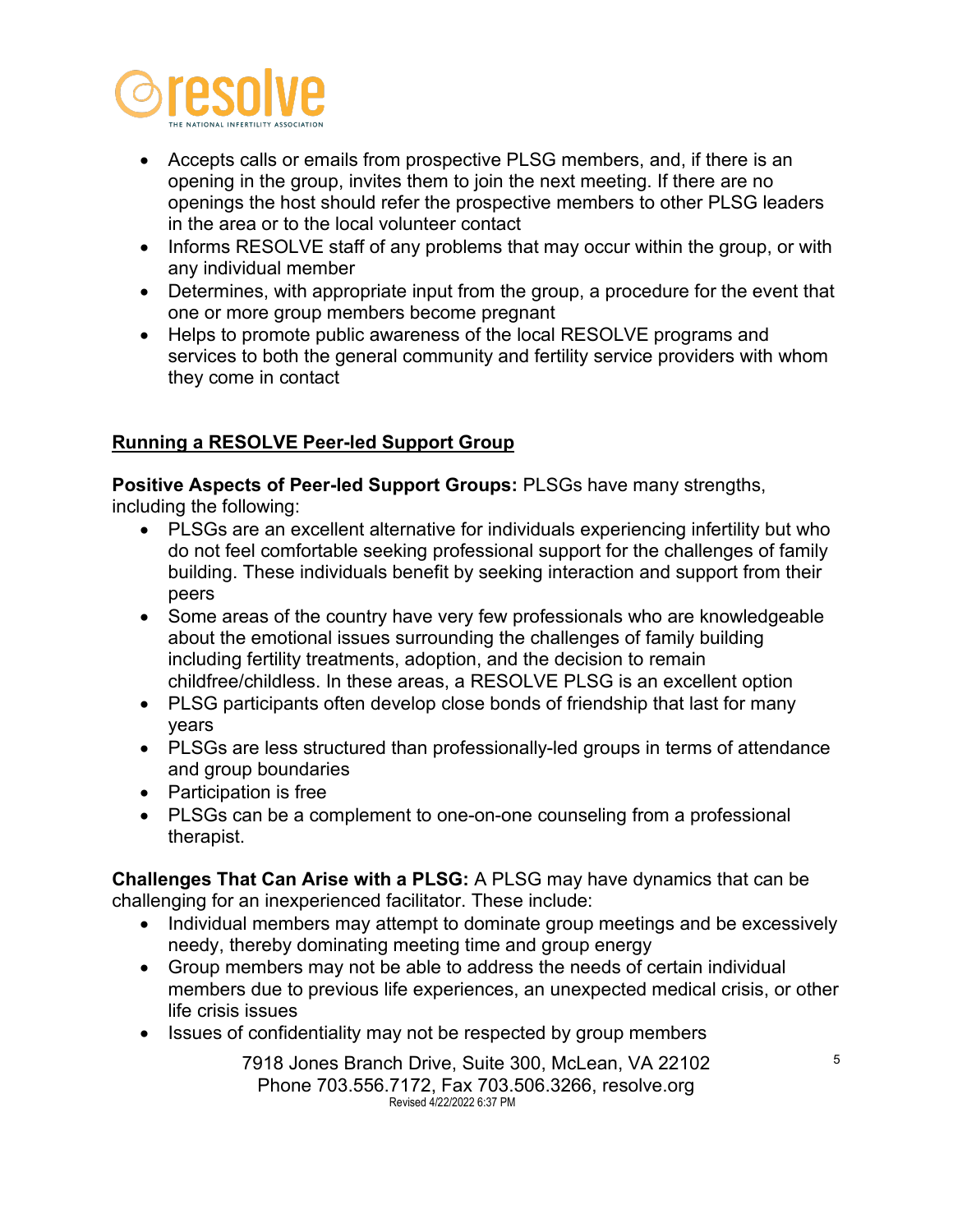

- Misinformation may be given or shared within the group
- Sub-groups can form and result in cliques, but the host should strongly discourage members from meeting outside the group to discuss infertility issues as this will drain energy from the group and will not benefit all group members
- Members may misdirect the anger and frustration they feel from the challenges of trying to build their family at group members or by "bad mouthing" a particular fertility service provider, etc., thereby turning the meeting into gripe sessions rather than sessions that promote change through positive action
- The PLSG host may feel that he or she does not have adequate skills in group dynamics and/or in discussing mental health issues that may arise, that he or she is being pulled down emotionally by the issues group members are facing, or be discouraged by limited attendance at meetings or low response to requested RSVPs prior to a meeting

#### **Becoming a PLSG Host**

As with most local RESOLVE services, PLSGs are led by volunteers who generously give their time and energy to share the family building journey with others. In order to ensure this position is appropriate for a volunteer, RESOLVE has a straightforward application and training process. Some steps may vary depending on the volunteer structure in your local area, but the process generally proceeds as follows:

- 1. Determine the need for a group in your area. Please check the listing for support groups in your area at [resolve.org.](https://resolve.org/get-help/find-a-support-group/) If there is no group in your area, or you are interested in a specific topic (i.e., adoption, male-factor infertility, third-party reproduction, infertility at 40+) that is not addressed, then you may consider starting a new group.
- 2. Listen to the [one-hour Teleseminar](https://resolve.org/get-help/find-a-support-group/how-to-start-a-support-group/) on how to start a peer-led support group.
- 3. Review this Host Interest Information Packet.

4. After you have read the Information Packet, please complete the **Host Interest Form.** 

5. Your application will be reviewed, and you will be contacted by a RESOLVE staff or volunteer within two weeks to arrange a time to participate in an online onboarding and introduction to the program.

6. Following the phone conversation, the staff person or volunteer will send you the Host Manual and ask you to create an account via Better Impact, RESOLVE online platform for volunteers. Volunteers must agree to the volunteer agreement and create